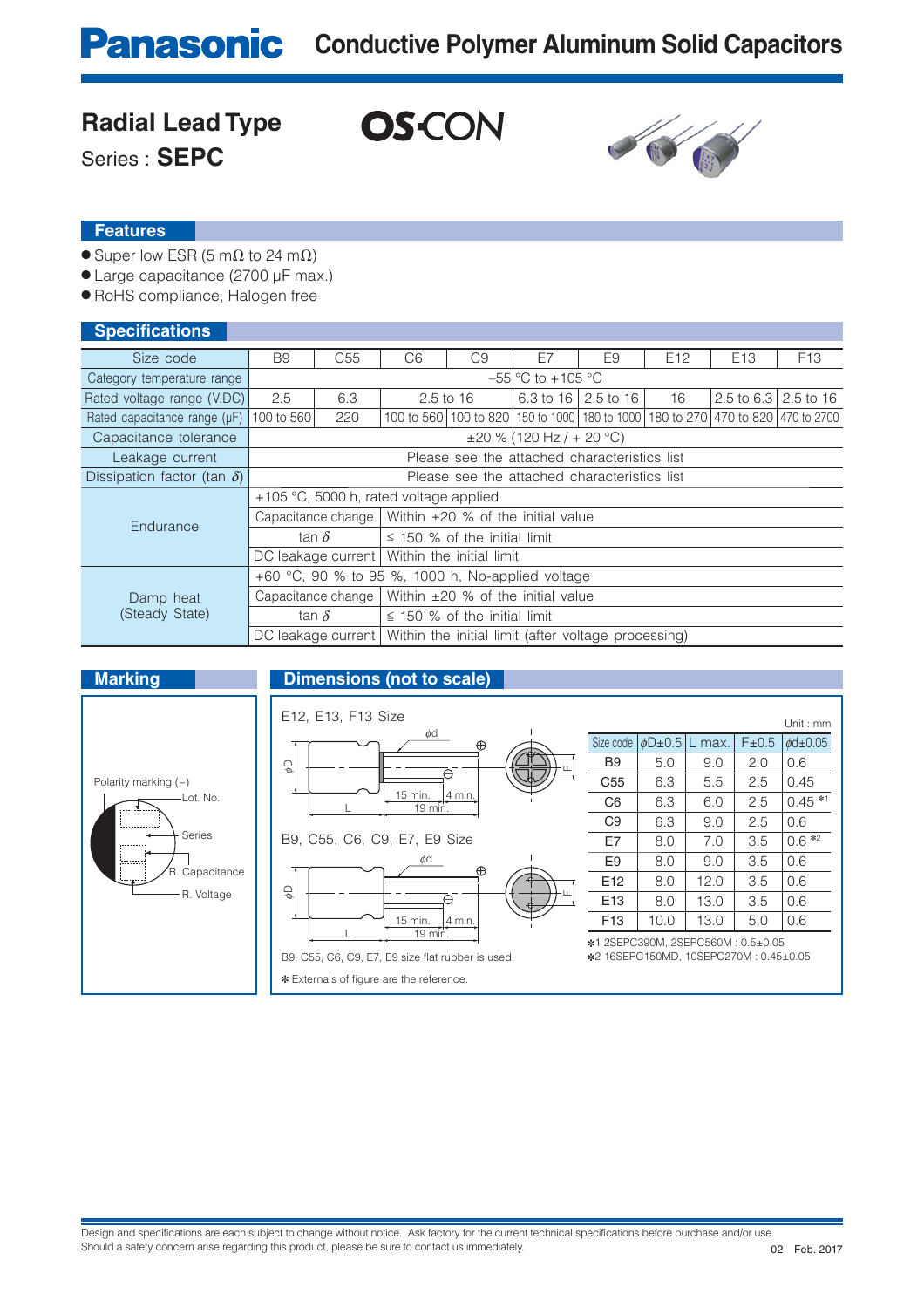## **Panasonic** Conductive Polymer Aluminum Solid Capacitors

| Unaracterístics list |                            |                                   |                |      |                     |                                               |                                               |                   |                      |             |
|----------------------|----------------------------|-----------------------------------|----------------|------|---------------------|-----------------------------------------------|-----------------------------------------------|-------------------|----------------------|-------------|
|                      | Rated<br>voltage<br>(V.DC) | Rated<br>capacitance<br>$(\mu F)$ | Case size (mm) |      |                     | Specifications                                |                                               |                   |                      |             |
| Series               |                            |                                   | $\phi$ D       | L    | <b>Size</b><br>code | Ripple <sup>*1</sup><br>current<br>(mAr.m.s.) | ESR <sup>*2</sup><br>$(m\Omega \text{ max.})$ | tan $\delta^{*3}$ | $LC**4$<br>$(\mu A)$ | Part number |
|                      |                            | 100                               | 5.0            | 9.0  | B <sub>9</sub>      | 4180                                          | $\overline{7}$                                | 0.10              | 500                  | 2SEPC100MZ  |
|                      |                            | 330                               | 5.0            | 9.0  |                     | 4180                                          | $\overline{7}$                                | 0.10              | 500                  | 2SEPC330MZ  |
|                      |                            | 390                               | 6.3            | 6.0  | C <sub>6</sub>      | 3900                                          | 10                                            | 0.12              | 500                  | 2SEPC390M   |
|                      |                            | 470                               | 5.0            | 9.0  | B <sub>9</sub>      | 4180                                          | $\overline{7}$                                | 0.10              | 500                  | 2SEPC470MZ  |
|                      |                            | 560                               | 5.0            | 9.0  |                     | 4180                                          | $\overline{7}$                                | 0.10              | 500                  | 2SEPC560MZ  |
|                      |                            |                                   | 6.3            | 6.0  | C <sub>6</sub>      | 3900                                          | 10                                            | 0.12              | 500                  | 2SEPC560M   |
|                      |                            |                                   | 6.3            | 9.0  | C <sub>9</sub>      | 5600                                          | $\overline{7}$                                | 0.10              | 500                  | 2SEPC560MW  |
|                      | 2.5                        |                                   | 8.0            | 9.0  | E <sub>9</sub>      | 4700                                          | $\,8\,$                                       | 0.10              | 280                  | 2SEPC560MX  |
|                      |                            |                                   | 6.3            | 9.0  | C <sub>9</sub>      | 5600                                          | $\overline{7}$                                | 0.10              | 500                  | 2SEPC820MW  |
| <b>SEPC</b>          |                            |                                   | 8.0            | 7.0  | E7                  | 5300                                          | 8                                             | 0.10              | 500                  | 2SEPC820MD  |
|                      |                            | 820                               | 8.0            | 9.0  | E <sub>9</sub>      | 6100                                          | $\overline{7}$                                | 0.10              | 500                  | 2SEPC820MX  |
|                      |                            |                                   | 8.0            | 9.0  |                     | 7200                                          | 5                                             | 0.10              | 500                  | 2SEPC820MY  |
|                      |                            |                                   | 8.0            | 13.0 | E13                 | 6100                                          | $\overline{7}$                                | 0.10              | 500                  | 2R5SEPC820M |
|                      |                            | 1000                              | 8.0            | 9.0  | E <sub>9</sub>      | 6100                                          | $\overline{7}$                                | 0.10              | 500                  | 2SEPC1000MX |
|                      |                            | 2700                              | 10.0           | 13.0 | F13                 | 5560                                          | 10                                            | 0.10              | 1350                 | 2SEPC2700M  |
|                      | 4.0                        | 560<br>680                        | 6.3            | 9.0  | C <sub>9</sub>      | 5600                                          | $\overline{7}$                                | 0.10              | 500                  | 4SEPC560MW  |
|                      |                            |                                   | 8.0            | 9.0  | E <sub>9</sub>      | 6100                                          | $\overline{7}$                                | 0.10              | 500                  | 4SEPC560MX  |
|                      |                            |                                   | 8.0            | 13.0 | E <sub>13</sub>     | 6100                                          | $\overline{7}$                                | 0.10              | 500                  | 4SEPC560M   |
|                      |                            |                                   | 8.0            | 13.0 |                     | 6100                                          | $\overline{7}$                                | 0.10              | 544                  | 4SEPC680M   |
|                      |                            | 820                               | 10.0           | 13.0 | F13                 | 6640                                          | $\overline{7}$                                | 0.10              | 656                  | 4SEPC820M   |
|                      | 6.3                        | 220                               | 6.3            | 5.5  | C <sub>55</sub>     | 2980                                          | 18                                            | 0.12              | 280                  | 6SEPC220M   |
|                      |                            | 470                               | 6.3            | 9.0  | C <sub>9</sub>      | 5600                                          | $\overline{7}$                                | 0.10              | 592                  | 6SEPC470MW  |
|                      |                            |                                   | 8.0            | 9.0  | E <sub>9</sub>      | 5700                                          | 8                                             | 0.10              | 592                  | 6SEPC470MX  |
|                      |                            |                                   | 8.0            | 13.0 | E13                 | 5700                                          | 8                                             | 0.10              | 592                  | 6SEPC470M   |
|                      |                            | 560                               | 6.3            | 9.0  | C <sub>9</sub>      | 5600                                          | $\overline{7}$                                | 0.10              | 705                  | 6SEPC560MW  |
|                      |                            |                                   | 8.0            | 9.0  | E <sub>9</sub>      | 6100                                          | $\overline{7}$                                | 0.10              | 705                  | 6SEPC560MX  |
|                      |                            | 680                               | 10.0           | 13.0 | F13                 | 6640                                          | $\overline{7}$                                | 0.10              | 857                  | 6SEPC680M   |
|                      |                            | 1000                              | 8.0            | 7.0  | E7                  | 3530                                          | 18                                            | 0.10              | 1260                 | 6SEPC1000MD |
|                      |                            | 1500                              | 10.0           | 13.0 | F13                 | 5560                                          | 10                                            | 0.10              | 1890                 | 6SEPC1500M  |
|                      | 10                         | 270                               | 8.0            | 7.0  | E7                  | 3220                                          | 22                                            | 0.12              | 500                  | 10SEPC270MD |
|                      | 16                         | 100                               | 6.3            | 6.0  | C6                  | 2490                                          | 24                                            | 0.10              | 320                  | 16SEPC100M  |
|                      |                            |                                   | 6.3            | 9.0  | C <sub>9</sub>      | 4680                                          | 10                                            | 0.10              | 500                  | 16SEPC100MW |
|                      |                            | 150                               | 8.0            | 7.0  | E7                  | 3220                                          | 22                                            | 0.12              | 500                  | 16SEPC150MD |
|                      |                            | 180                               | 8.0            | 9.0  | E <sub>9</sub>      | 5000                                          | 10                                            | 0.10              | 576                  | 16SEPC180MX |
|                      |                            |                                   | 8.0            | 12.0 | E12                 | 4360                                          | 16                                            | 0.10              | 576                  | 16SEPC180M  |
|                      |                            | 220                               | 8.0            | 7.0  | E7                  | 4150                                          | 13                                            | 0.10              | 500                  | 16SEPC220MD |
|                      |                            | 270                               | 8.0            | 9.0  | E <sub>9</sub>      | 5000                                          | 10                                            | 0.10              | 864                  | 16SEPC270MX |
|                      |                            |                                   | 8.0            | 12.0 | E12                 | 5000                                          | 11                                            | 0.10              | 864                  | 16SEPC270M  |
|                      |                            | 470                               | 10.0           | 13.0 | F13                 | 6100                                          | 10                                            | 0.10              | 1504                 | 16SEPC470M  |

#### **Characteristics list**

✽1 Ripple current (100 kHz/ +105 °C ), ✽2 ESR (100 kHz to 300 kHz/+20 °C) ✽3 tan d (120 Hz/+20 °C) ✽4 After 2 minutes

◆ Please refer to each page in this catarog for "Flow conditions" and "Taping specifications".

| <b>Frequency correction factor for ripple current</b> |                    |                           |                             |                                            |  |  |  |  |  |  |
|-------------------------------------------------------|--------------------|---------------------------|-----------------------------|--------------------------------------------|--|--|--|--|--|--|
| Frequency                                             | 120 Hz ≤ f < 1 kHz | 1 kHz $\leq$ f $<$ 10 kHz | 10 kHz $\leq$ f $<$ 100 kHz | $100 \text{ kHz} \leq f < 500 \text{ kHz}$ |  |  |  |  |  |  |
| Coefficient                                           | ).05               |                           |                             |                                            |  |  |  |  |  |  |

Design and specifications are each subject to change without notice. Ask factory for the current technical specifications before purchase and/or use. Should a safety concern arise regarding this product, please be sure to contact us immediately.